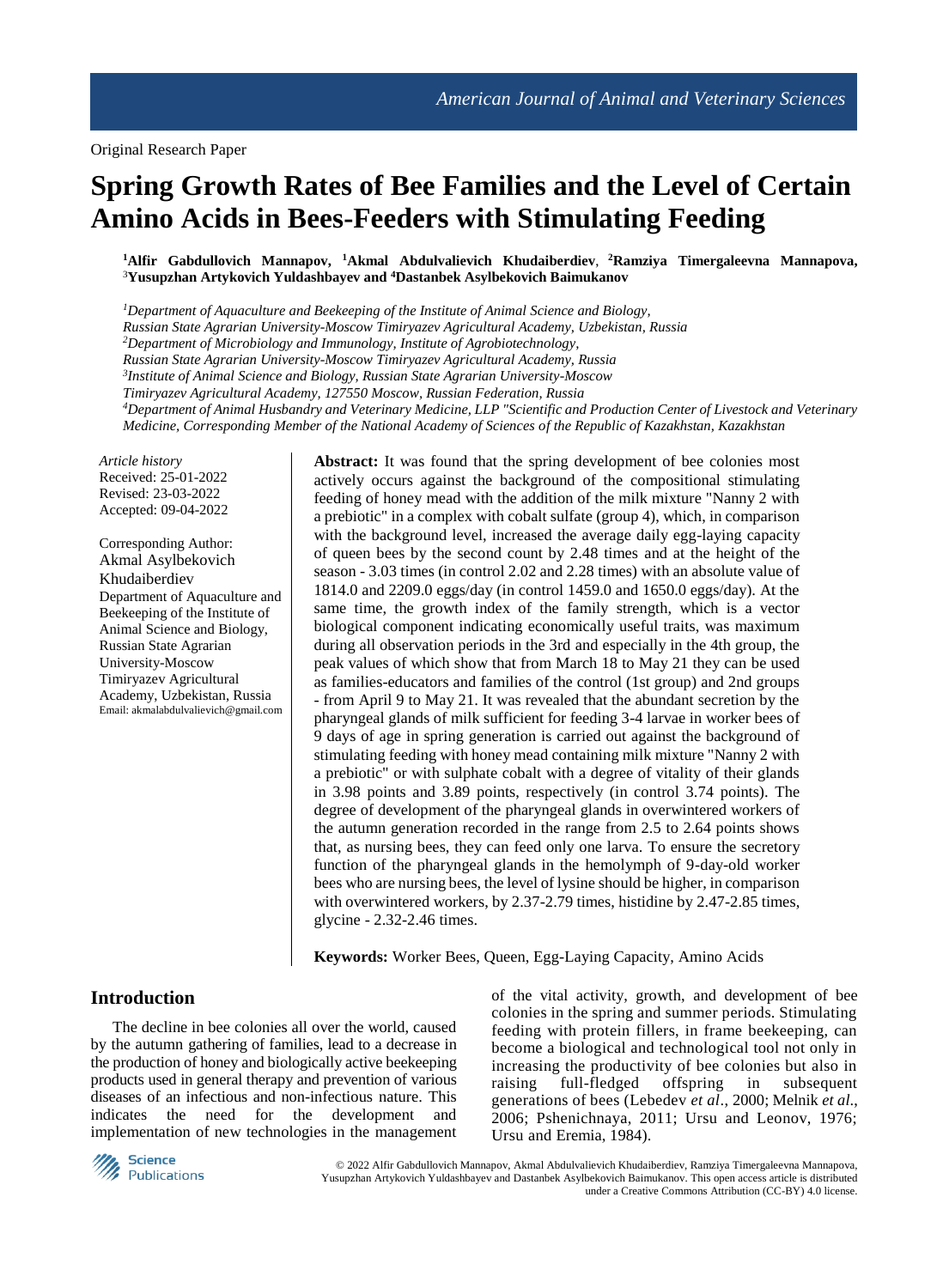This is especially relevant concerning the reproduction of the spring generation of honey bees, which should participate in the composition of families-educators in the feeding of larvae data for queen rearing and in user families to grow a full generation of summer bees, providing the productive performance of bee colonies on the main honey flow (Khrapova *et al*., 2019; Chupakhin and Kustrya, 2003a).

As a result of the above noted for the spring stimulation of egg production in queen bees, in addition to protein fillers and mineral complexes, probiotics began to be used as part of stimulating feeding. However, in our opinion, it is better to add prebiotics to the composition of feeding, which is found in the composition of milk formulas used for baby food. This will make it possible to receive a full-fledged generation of spring and summer bees, which will be successfully used in the breeding of over-early queen bees in nursing families.

The research aims to optimize the rates of spring growth of bee colonies and the level of some amino acids in feeding bees based on the use of stimulating supplements with protein fillers, in combination with cobalt sulphate and the mixture of "Nanny 2 with prebiotics".

## **Materials and Research Methods**

The object of the study was the bee families of the Carpathian breed, which were kept in 16 frame beehives with beds on frames measuring 435\* 300 mm at the educational and experimental apiary of the RSAU-MTAA named after K.A. Timiryazev and the Association of beekeepers of the Samarkand region. Bee colonies for experiments were organized according to the recommendations of the FSBI "FNC of Beekeeping" and the Department of Aquaculture and Beekeeping of the RGAU-MSHA named after K.A. Timiryazev. In the selected families of pairs of analogues of 15 pcs., in each, in the spring of 2019, 2020, and 2021. spring stimulating fertilizing was carried out, which was subsequently used to form families of caregivers involved in the reproduction of bee colonies. The 1st group of bee colonies was a control group, they were fed 1:1 sugar syrup of 300 mL every day from February 24 to April 2. Bee families of the 2nd - 4th groups received stimulating fertilizing with the addition of ingredients affecting egg production, brood cultivation, and the functional state of the families. So, for bee families of the 2nd group, CoSO<sup>4</sup> was added to sugar syrup, at the rate of 2 mg per 1 liter of syrup, in the 3rd group - the same amount of CoSO4 was added to honey cooked in a ratio of 1:1, the 4th group - 2 mg of CoSO<sup>4</sup> was added to honey cooked in a ratio of 1:1 and 5 g of milk mixture "Nanny 2 with prebiotics".

The average daily egg production of queen bees was calculated using the formula using the data of the content of printed brood: Msr.  $=$  n\*100/12. The degree of development of the pharyngeal glands in overwintered and young bees for 9 days. The treatment was carried out on histopreparations, taking into account the development of the alveoli and excretory ducts.

The detection of the content of asparagine amino acid, glycine, lysine, and histidine in the hemolymph of working individuals of the control and experimental groups was carried out according to generally accepted methods (Melnik *et al*., 2006; Pshenichnaya, 2011; Ursu and Leonov, 1976; Chupakhin and Kustrya, 2003b; Sadek, 2006; Noctor and Feuer, 1998) on an automatic amino acid analyzer of the Elite Lachrom VWR Hitachi brand in an accredited research laboratory of the Department of Aquaculture and Beekeeping of the K.A. Timiryazev Russian State Agricultural Academy.

## **Research Results**

The used stimulating feeding to varying degrees influenced the studied biological parameters of bee families and workers in the spring period (Table 1). It was found that the compositional feeding of honey mead with the Nanny 2 with prebiotics (group 4) or with cobalt sulphate (group 3) has the greatest impact on the rates of spring growth and development of bee colonies. So, the background level of the average daily egg-laying capacity of queen bees at the beginning of the experiments fluctuated in the 1st - 4th groups in the range from 723 to 732 eggs/day. By the second count on March 9, the described parameter increases sharply in all groups. However, its highest level was recorded in the 3rd and especially, in the 4th groups.

Compared with the background level, the average daily egg-laying capacity increased in the 1st group by 2.02 times, in the 2nd group - by 2.1 times, in the 3rd group - by 2.35 times, in the 4th group - by 2.48 times. At the same time, the queen bees of the 4th group for the given observation period exceeded the average daily egg-laying capacity of the sisters of the 1st control group by 1.24 times, the 2nd group – by 1.17 times, and the 3rd group – by  $1.07$ times. The queen bees of the 3rd group were 1.17 times ahead of their mates from the 1st group and the 2nd  $group - by 1.1$  times.

By March 21, the described parameter continued to increase. The maximum level of average daily egg-laying capacity of queen bees in all groups was recorded by the fourth observation period. However, their levels in the context of the 1st control and 2nd - 4th experimental groups differed markedly.

So, by April 2, the average daily egg-laying capacity in the 4th group of queen bees was 2209.0 eggs/day, in the 3rd group - 1940.0 eggs/day, in the 2nd group - 1940.0 eggs/day, in the 1st control group - 1650.0 eggs/day. At the same time, the peak value of the egg production recorded in the 4th group exceeded the similar parameter of the 1st group by 1.34 times, the 2nd group - by 1.18 times,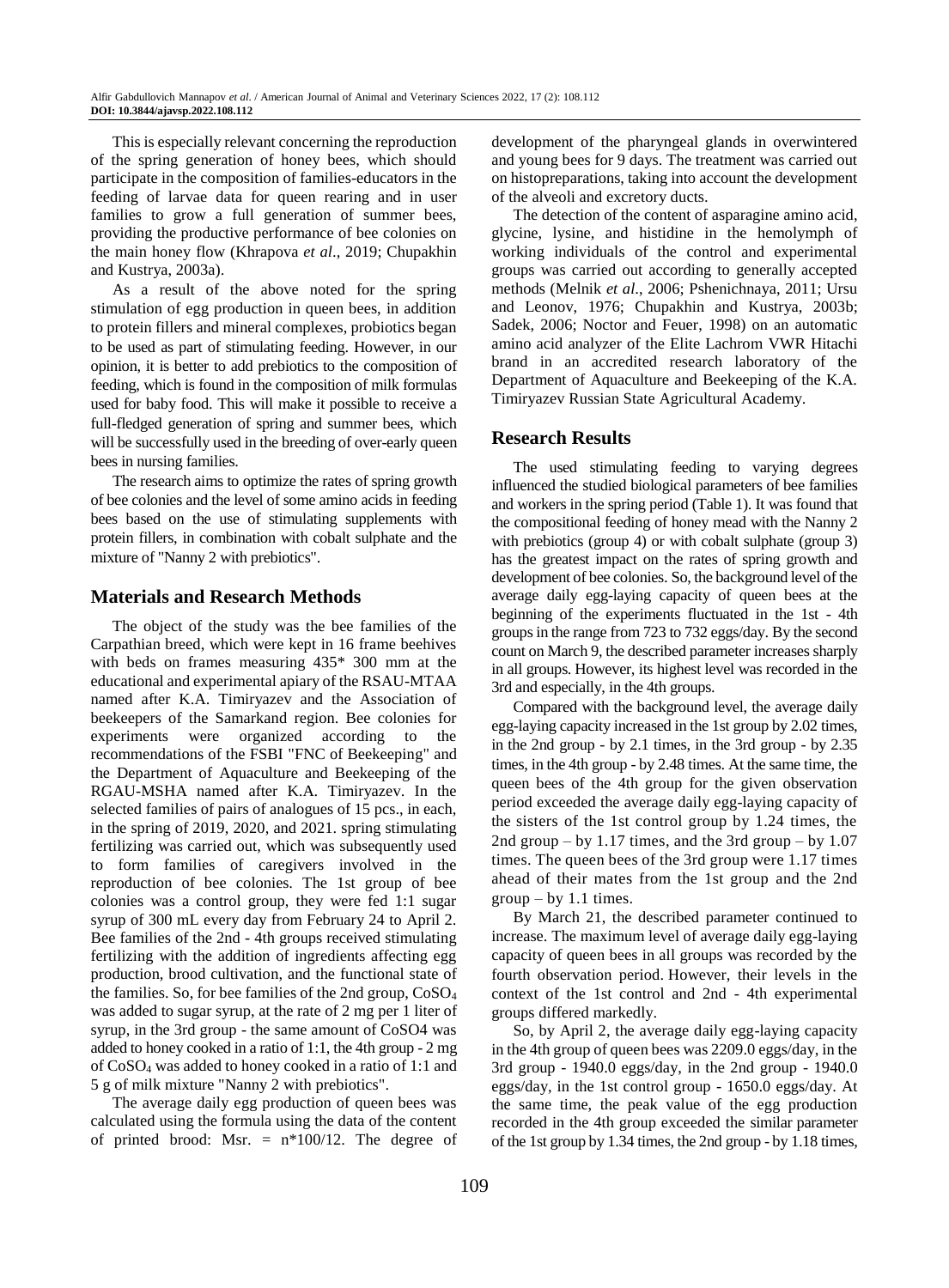and the 3rd group - by 1.14 times. In the subsequent observation period, a slight decline was recorded in this trait of queen bees, but their numerical indicators remained at the level of previous values, showing the stabilization of the reproductive index of queens in the context of the studied groups.

The effect of stimulating feeding in the context of groups can be expressed by the index of egg production of queen bees both concerning the initial value and between groups at the end of the experiment. In the 1st group, the average daily egg production index relative to the background level was 2.27, in the 2nd group - 2.48, in the 3rd group - 2.69, and in the 4th group - 3.02. Consequently, the genetic potential of the reproductive capabilities of queen bees is well realized in the 4th group.

The increase in the reproductive properties of the queen bees contributed to the growth of the strength of the bee colonies. So, according to the results of experiments carried out for three years, in the period from February 25 to May 21, there was an active increase in the strength of bee colonies. The most active growth in the mass of families, expressed through the streets occupied by worker bees, was recorded in the 3rd and especially in the 4th groups by April 30. At the given observation period, the strength of families increased, compared to the background level, in the 1st group by 1.88 times, in the 2nd group - by 2.05 times, in the 3rd group - by 2.42 times, in the 4th group - by 3.05 times.

The maximum level of this parameter recorded in the 4th group exceeded the similar values of the control group (1st group) by 1.57 times, 2nd group - by 1.48 times, 3rd group by 1.26 times. The described parameter reached the highest level by May 21, amounting to 16.0 bee spaces in group 1, 18.0 bee spaces in group 2, 21.0 bee spaces in group 3, and 24.0 spaces in group 4 streets. At the same time, the growth index of the strength of families in the 1st group compared to the background value was 2.0, in the 2nd group - 2.31, in the 3rd group - 2.72, in the 4th group - 3.1 ... This indicates that the bee colonies of the 3rd and 4th groups from March 18 to May 21 can be used as caretaker families and the 1st and 2nd groups - from April 9 to May 21.

Results of the study of the degree of development of the pharyngeal glands in 9-day-old working bees are presented in Table 2. Analysis of the data presented in Table 3 shows that the smallest parameters of the development degree of the pharyngeal glands had overwintered workers. Here their level of development ranged from 2.5 to 2.64 points. This describes that workers with this level of state of the pharyngeal glands can feed only one larva.

With the appearance of the first generation of the spring generation of worker bees, the degree of development of the pharyngeal glands changes the direction of increase. However, the degree of development of the pharyngeal glands was the highest in the 4th and 3rd groups, amounting to 3.5 and 3.4 points, respectively. In working bees of the 3rd and 4th

generations, the described parameter, indicating the state of the pharyngeal glands in the context of the studied groups, reaches almost peak levels. So, in working individuals of the 4th generation on May 9, the degree of development of the pharyngeal glands was 3.74 points in the 1st group, 3.8 points in the 2nd group, 3.89 points in the 3rd group, and in the 4-th group-3.98 points. Consequently, the full secretion of milk by the pharyngeal glands for feeding larvae in 9-day-old worker bees occurs against the background of stimulating feeding with honey mead containing milk mixture Nanny 2 with a prebiotic or with sulphate cobalt.

The results of the study of the content of irreplaceable and nonessential amino acids in the hemolymph of worker bees participating in brood feeding against the background of applied feeding with various fillers are presented in Table 3.

Analysis of the content of the studied essential and nonessential amino acids in 9-day-old workers in bee colonies against the background of stimulating feeding showed that their lowest level is recorded in overwintered worker bees. So after wintering on February 27 in the hemolymph of worker bees, the content of lysine ranged from 1250.40 to 1273.25 μmol/L, histidine from 81.50 to 85.65 μmol/L, glycine from 110.40 to 115.20 μmol/L., aspartic amino acid from 350.60 to 360.40 μmol/L.

With the appearance of the first generation of young bees, the level of amino acids in the hemolymph increases. The maximum frequency increase in the level was recorded for the amino acid lysine, which doubled in comparison with overwintered bees. So, by March 7, in 9-day-old worker bees, the lysine level, in comparison with the previous observation period, increased in the 1st group by 1.95 times, in the 2nd group - by 1.93 times, in the 3rd group - by 2.06 times, in the 4th group - 2.17 times.

A similar trend was recorded for other amino acids, but the level of their increase was less pronounced. So, by March 7, the level of histidine in group 1 increased 1.25 times, glycine - by 1.42 times, aspartic amino acid - by 1.18 times. In group 2, the level of the described amino acids increased by 1.21, 1.45, and 1.2 times, respectively, in group 3 - 1.27, 1.62, 1.18 times, 4 group - 1.34 times, 1.72 times, 1.27 times.

By March 28, the studied essential and nonessential amino acids in the hemolymph reached the peak level in the second generation of 9-day-old bees in the 3rd and 4th groups. On April 18, in the 1st and 2nd groups, the peak values in the content of amino acids were recorded in worker bees of the third generation. At the same time, the numerical values differed in the context of the control and experimental groups. So in the 3rd group, the lysine level reached 3330.80 by the indicated date (March 28), and in the 4th group - 3530.70 μmol/L, exceeding the control value by 1.1 and 1.17 times, respectively. In the 1st and 2nd groups, the described indicators reached 3170.30 and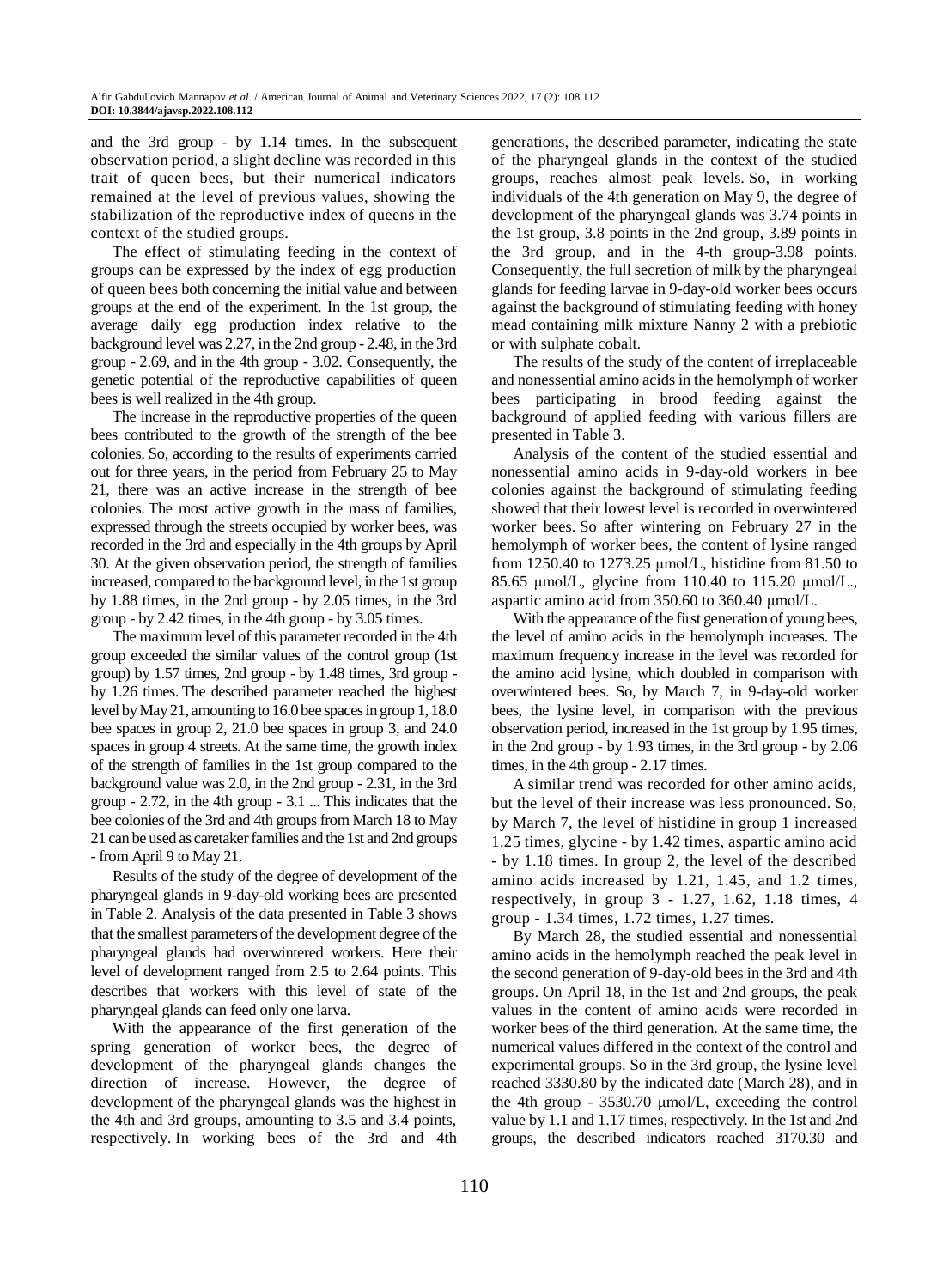3190.70 μmol/L, inferior to the same indicator of the 4th group by 1.1 and 1.09 times.

The content of histidine by March 28 in the studied worker bees of the 3rd and 4th groups was 208.8 and 232.1 μmol/L, glycine - 265.80 and 283.7 μmol/L and aspartic amino acid - 652.60 and 690.2 μmol/L.

In subsequent periods, the level of the studied amino acids is subject to insignificant changes, however, their content in the hemolymph of bees in the context of groups is stabilized. At the same time, their maximum levels are preserved in the 3rd and especially the 4th groups. So in 9-day-old bees of the fifth generation in the 3rd group, the hemolymph content of lysine was 3268.6, histidine - 207.3, glycine - 263.0, aspartic amino acid - 630.0 μmol/L. In the 4th group - 3473.1, 228.2, 271.3, 634.1 μmol/L, respectively. Consequently, to ensure the secretory function of the pharyngeal glands in the hemolymph of 9-day-old worker bees who are feeding bees, the level of lysine should be higher, compared with overwintered workers, by 2.37- 2.79 times, histidine by 2.47 -2.85 times, glycine - 2.32-2.46 times, aspartic amino acid - 1.81-1.94 times.

**Table 1:** Indicators of the average daily egg production of queen bees in bee colonies against the background of stimulating feeding

| Groups of families | Accounting dates, eggs/pcs. |                    |                      |                      |                     |  |  |  |
|--------------------|-----------------------------|--------------------|----------------------|----------------------|---------------------|--|--|--|
|                    | Background 25. II           | 9.03.              | 21.03                | 2.04                 | 14.04               |  |  |  |
| 1st, control       | $723.0 + 5.10$              | $1459.0 + 3.20$    | $1617.0 + 4.17$      | $1650.0+2.53$        | $1640.0+2.49$       |  |  |  |
| 2nd                | $738.0 + 1.80$              | $1547.0 + 2.10**$  | $1850.0 + 3.42**$    | $1879.0 + 1.75***$   | $1830.0+2.17***$    |  |  |  |
| 3rd                | $725.0 + 3.50$              | $1703.0+2.90***$   | $1889.0 \pm 4.05***$ | $1940.0 + 2.65***$   | $1950.0 + 3.41$ *** |  |  |  |
| 4th                | $730.0 + 2.20$              | $1814.0 + 3.35***$ | $1995.0 + 3.17$ ***  | $2209.0 + 3.200$ *** | $2205.0+1.40***$    |  |  |  |

Note. Here and below in the tables: \*-P  $\geq$  0.95; \*\* - P  $\geq$  0.99; \*\*\* -P $\geq$  0.999 compared to the control group

**Table 2:** The state of the pharyngeal glands in 9-day-old workers in bee families against the background of stimulating feeding, points

Generations of 9-day-old worker bees and census dates

| $3.78 + 0.02$     |
|-------------------|
| $3.81 + 0.03$     |
| $3.91 + 0.02*$    |
| $3.99 + 0.01$ *** |
|                   |

Note. Here and below in the tables:  $* -P \ge 0.95$ ;  $** -P \ge 0.99$ ;  $** -P \ge 0.999$  compared to the control group

**Table 3:** The content of some essential and nonessential amino acids in 9-day-old workers in bee colonies against the background of stimulating feeding, μmoL/l

|                                            |                   |         | Generations of 9-day old worker bees and census dates |         |                |         |  |
|--------------------------------------------|-------------------|---------|-------------------------------------------------------|---------|----------------|---------|--|
| Family groups and                          | Overwintered      | 1       | $\overline{c}$                                        | 3       | $\overline{4}$ | 5       |  |
| types of feeding                           | worker bees 27.II | 7.III   | 28. III                                               | 18.IV   | 9. V           | 30.V    |  |
| Lysine content                             |                   |         |                                                       |         |                |         |  |
| 1st, $CC$ – control                        | 1260.15           | 2451.60 | 3015.0                                                | 3170.30 | 3050.43        | 3043.10 |  |
| 2nd, $CC + CoSO4$                          | 1273.25           | 2460.20 | 3020.6                                                | 3190.70 | 3087.20        | 3090.40 |  |
| $3rd$ , MS + $CoSO4$                       | 1250.40           | 2578.90 | 3330,80                                               | 3313.30 | 3273.15        | 3268.60 |  |
| 4th, $MS + NANNY$ with prebiotic + $CoSO4$ | 1265,00           | 2743.80 | 3530.70                                               | 3481.50 | 3485.90        | 3473.10 |  |
| Histidine content                          |                   |         |                                                       |         |                |         |  |
| 1st, $CC$ – control                        | 82.86             | 103.40  | 137,60                                                | 138.16  | 137.18         | 133.50  |  |
| 2nd, $CC + CoSO4$                          | 85.65             | 106.35  | 139.50                                                | 141.45  | 139.70         | 135.40  |  |
| $3rd$ , MS + $CoSO4$                       | 84.70             | 107.63  | 208.80                                                | 203.30  | 205.60         | 207.30  |  |
| 4th, $MS + NANNY$ with prebiotic + $CoSO4$ | 81.50             | 109.5   | 232.10                                                | 227.75  | 225.90         | 228.20  |  |
| Glycine content                            |                   |         |                                                       |         |                |         |  |
| 1st, $CC$ – control                        | 110.40            | 157.00  | 210.30                                                | 214.17  | 212.50         | 217.40  |  |
| 2nd, $CC + CoSO4$                          | 112.70            | 163.20  | 203.50                                                | 215.70  | 231.2          | 229.30  |  |
| $3rd$ , $MS + CoSO4$                       | 114.50            | 185.40  | 265.80                                                | 259.10  | 260.58         | 263,00  |  |
| 4th, $MS + NANNY$ with prebiotic + $CoSO4$ | 115.20            | 198.30  | 283.70                                                | 276.5   | 270,80         | 271.30  |  |
| Aspartic amino acid content                |                   |         |                                                       |         |                |         |  |
| 1st, $CC$ – control                        | 352.30            | 415.70  | 520.50                                                | 544.60  | 538.30         | 532.70  |  |
| 2nd, $CC + CoSO4$                          | 350,60            | 419.30  | 530.40                                                | 555.30  | 540.10         | 539.80  |  |
| $3rd$ , MS + $CoSO4$                       | 360.40            | 425.60  | 652.60                                                | 630.20  | 625.50         | 630,00  |  |
| 4th, $MS + NANNY$ with prebiotic + $CoSO4$ | 355.10            | 452.30  | 690.20                                                | 634.50  | 630.70         | 634.10  |  |